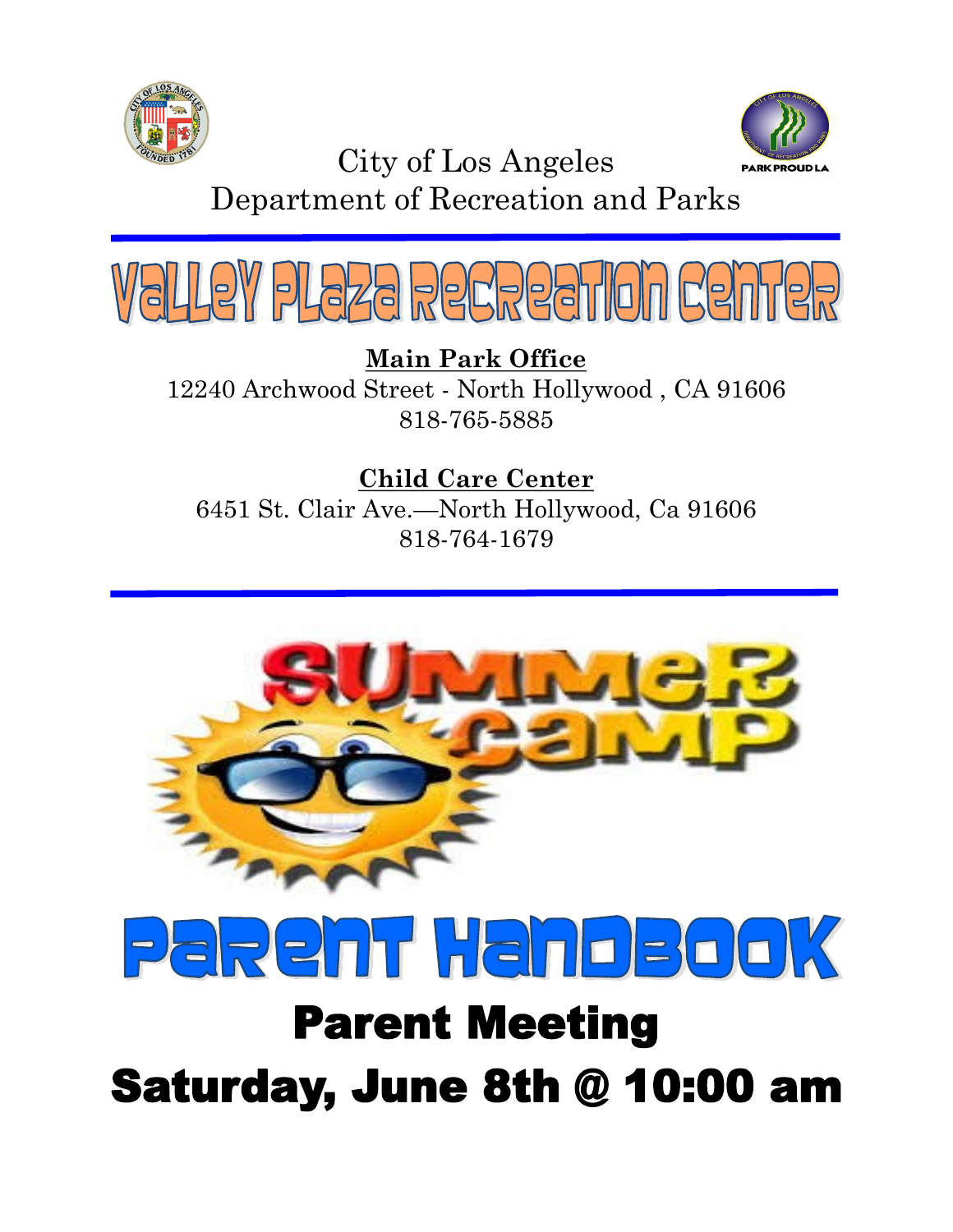#### **Philosophy and Goals**

- To provide a safe and worthwhile program to the youth of our community.
- To organize and present a variety of activities in a wholesome, recreation center based environment.
- To focus our activities and efforts on the creation of a fun, stimulating and positive environment with programs to meet the needs and fulfill the dreams of those involved.

#### **Admissions**

The facility is operated pursuant to civil rights laws and regulations, which prohibit discrimination on the basis of race, color, sex, age, handicap, religion, or nationality. The program is in complete compliance with the Americans with Disabilities Act (ADA). Persons with disabilities are welcome to participate, and reasonable accommodations will be made with prior arrangements. Restrictions may apply to one-on-one registrants.

#### **Our Programs**

The Camp Valley Plaza program is designed for children ages 5 through 13 years old. Camp Valley Plaza offers supervised activities including but not limited to games, cooking, outdoor play, swimming, arts, crafts, fieldtrips, and sports. Lunch is provided however children are welcome to bring their own lunch. Snack is provided on some days but please bring a snack. There is a ratio of one counselor for every ten children that are of 11 years of age and under. We are an approved site of the City of Los Angeles.

#### **Payment Information**

- Payments are due **the Wednesday PRIOR** to the week your child will be attending.
- **Hours:** 7:00 am 6:00 pm (\*Programmed Hours 9:00 am 4:00 pm)
- **Weekly Fee:** \$150
- **Registration Fee:** One-time \$25.00 fee (includes 1 camp shirt)
- **Late Payments:** All payments that are made after **Thursday at 6:00 PM** will be charged a **\$10.00 late fee.**
- **Late Pick-up Fee:** Any child(ren) picked up after 6:00pm will be charged a \$15.00 late fee (per child).

### **Refund Policy**

Refunds are only issued when the Recreation Center cancels the program. A 15% cancellation fee is assessed for all refunds. Changes or transfers per class, sports leagues or Day Camp registration fee may be assessed additional fees. After the first day of a session, the Recreation Center issues a partial refund to patrons withdrawing from the activity. Please allow 4-6 weeks for processing all refunds.

#### **Rules and Guidelines**

The Staff at Valley Plaza Recreation Center has planned a fun-filled series of events for your child this summer. It is of particular importance that your child's experience will be in a safe environment. We are asking that you become aware of the standards we will enforce to ensure your child's safety while playing with others at Valley Plaza Recreation Center. **Please read these standards** 

#### **carefully and review them with your child.**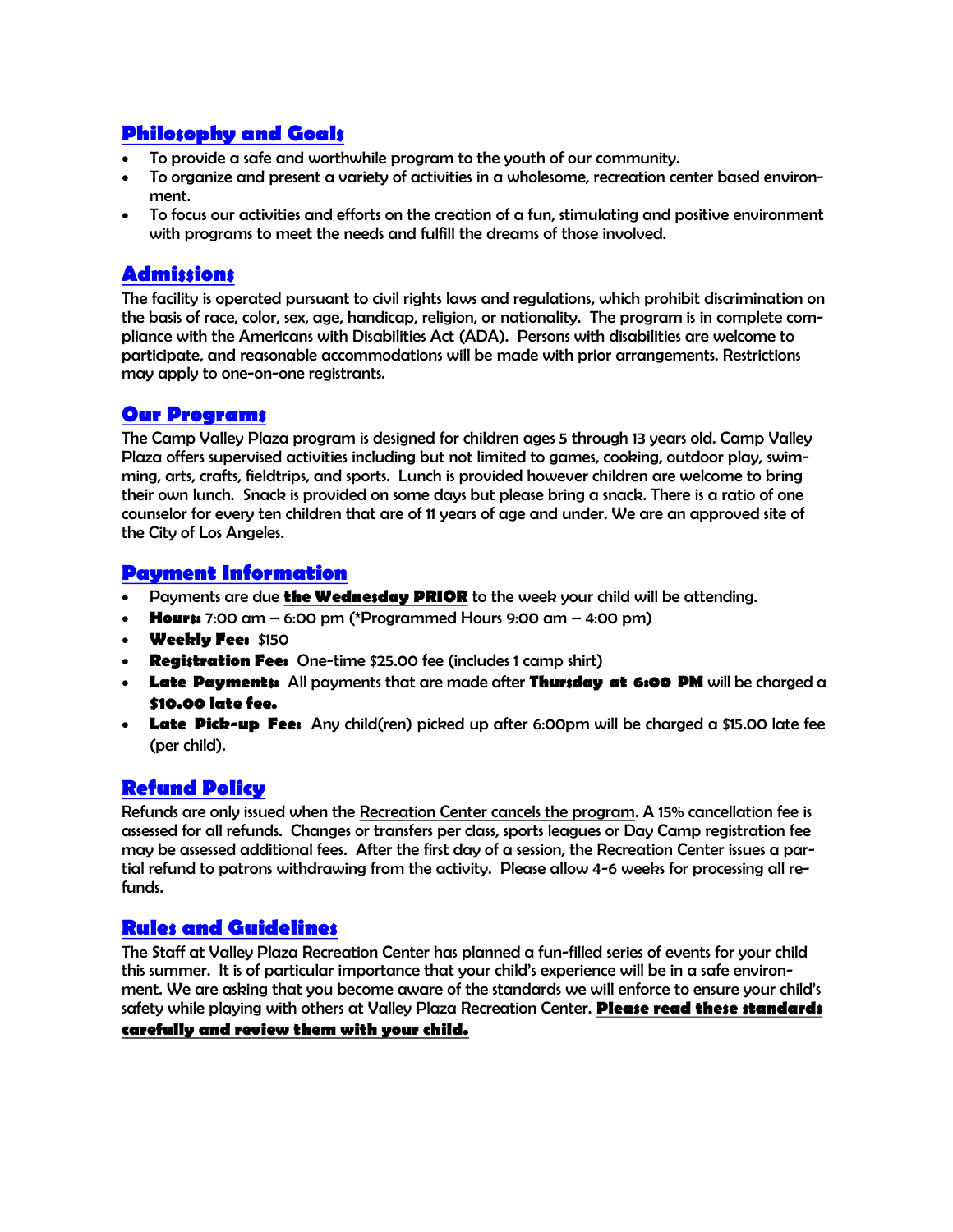#### **Check In/Out Procedures**

Children must be signed in and out by the parent, legal guardian or alternate person authorized on the registration form. If you send someone to pick up your child(ren) from the program who is not on the registration form, we will not be able to release your child(ren) to him or her. If you wish to add someone to your child's registration form, it can only be done in person at the camp office. No telephone authorizations will be permitted. No child(ren) is allowed to sign themselves in and out of camp. For emergency situations, you must email the recreation center the change along with a "safe word" designated by the parent. Must be approved by full-time directors Juchell Wardlow or Bianca Garcia. **All persons picking up any child will be required to show ID at time of pick-up! Even parents!** Full signatures are required for check in/out on the roster. Please understand that this is for the safety of your children and therefore make sure to place all necessary persons on the registration form, and have patience with us as we sort out identifications during check in/out.

#### **Drop-off and Pick-up Procedure**

- Drop off location is at the child care center on 6451 Saint Claire Avenue, North Hollywood CA 91606 (818) 764-1679
- Please do not drive onto the circle when dropping off or picking up.
- Only adults 18 years or older may sign campers in and out of camp.

### **What not to bring to Summer Camp!**

Valley Plaza Recreation Center and its programs are not responsible for money, jewelry, toys, radios, cell phones, cards, games, CD players, iPods, and electronics of any kind or any other personal items brought to the facility. Please leave any unnecessary items at home. If a child brings any of these types of items to camp, the counselors or Camp Director will confiscate them and they will only be returned **to the parents** when the child is picked up. Parents will be notified if there is any need for special items to be brought to camp with their children. Valley Plaza Recreation Center is not responsible if any items are lost, stolen, or broken.

#### **Proper Attire**

Children attending Summer Camp are required to wear the proper camp shirt every day. If a child arrives not wearing the proper camp shirt they will be issued one and charged accordingly. One camp shirt will be provided with the registration fee and extra camp shirts will be available for purchase in the recreation center office. Camp shirts are \$15 each.

All campers **must** wear closed toed shoes, preferably tennis shoes on a daily basis; street shoes are not allowed. Any child not wearing closed toed shoes will be sent home. For their safety closedtoed shoes provide added protection while participating in any of our planned activities. Sandals may be worn for beach trips and water park trips only. Sandals can also be worn to the pool but must change back into tennis shoes when they return back to into groups.

Sun block, hats, visors and any other protective wear is encouraged due to the incredibly warm summer days; however, our program is not responsible for any items that may be lost.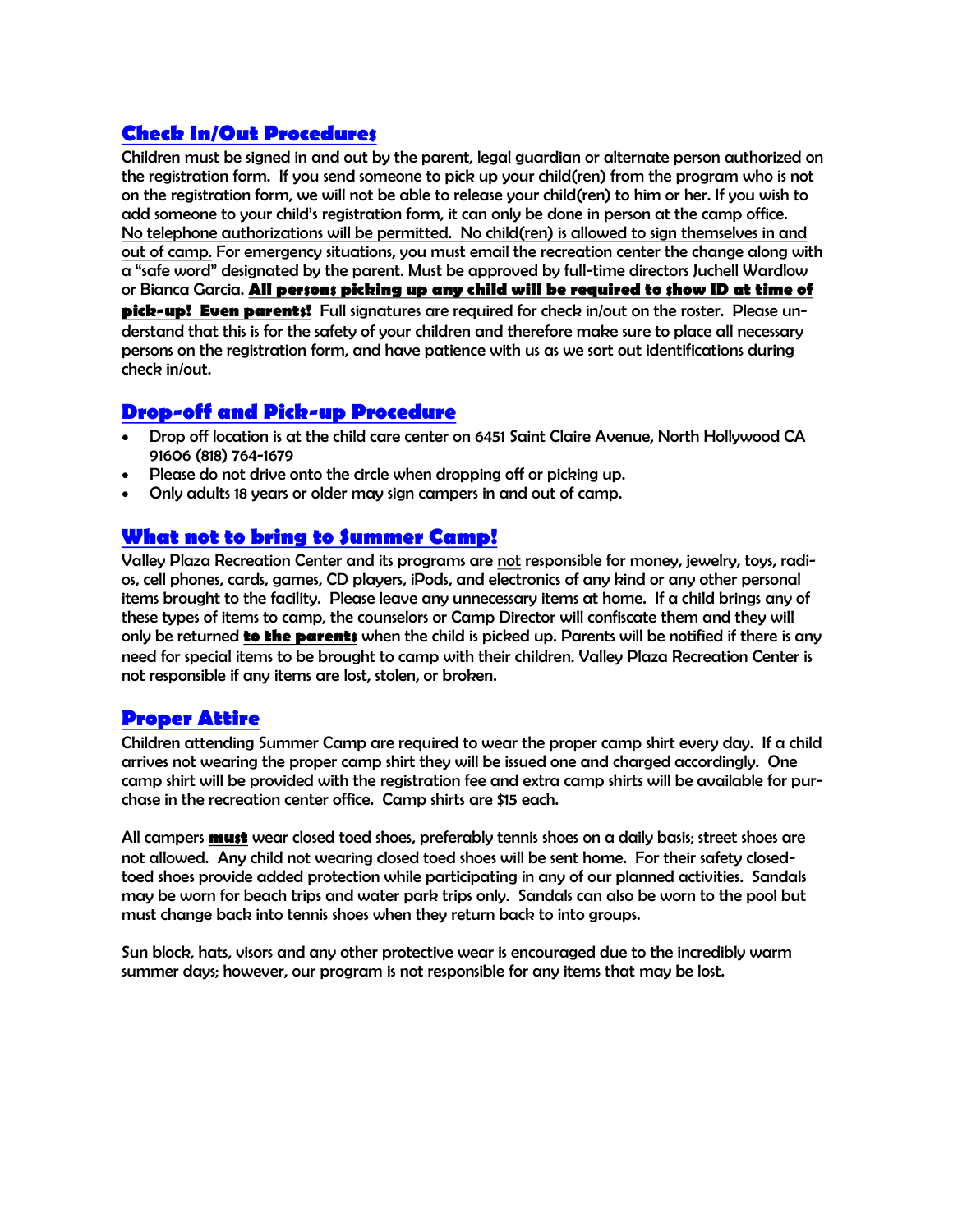#### **Lunches and Snacks**

Lunch is provided by the Summer Lunch Program that the Department of Agriculture provides for FREE at our recreation center. Children are allowed to bring their own lunch if they do not choose to eat the Free lunch provided. Please do not bring a lunch that needs to be refrigerated. We do not provide breakfast. A snack should be brought from home and will be eaten between 3:30- 4:00pm.

On several trips children will have the opportunity to buy their lunch. Parents will be notified of which trips children will be allowed to buy their lunch. There are also some trips in which the facilities we will be traveling to **do not** allow outside food and therefore children will need to buy a lunch. If your child has specific dietary needs or restrictions where this is not possible, please make us aware of it so we may make special arrangements with the facilities.

#### **Disciplinary Policy**

We have established a set of rules that, if followed, will greatly enhance your child's participation, enjoyment, and overall time in our program. The goal of the staff at Valley Plaza Recreation Center is to provide each child with a well-rounded, positive recreation experience in an atmosphere where they can learn new skills, develop new interests and talents, and make new friends. To help us achieve this goal, we expect that all who attend our program will abide by our rules of conduct. Obvious behaviors that are not allowed:

**Fighting Profanity** Stealing Biting Vandalism Threats **Wandering** other disruptive behaviors

We also do not allow children to chew gum or buy any items from any ice cream trucks or vendors. In the event that a child does not adhere to our rules, we shall initiate the proper disciplinary actions and punishment if necessary. Generally warnings and cool-downs will be given for minor or first time problems. If it is necessary further steps will be taken to correct the problem behavior such as a **Sad Gram** note home to the parents, a meeting with the parents and the staff, and in extreme cases dismissal from the program may occur. Once three sad gram notes have been sent home it is our policy to dismiss the camper from the program. All situations will be reviewed for their severity and frequency.

#### **Shadow / One-On-One Aides**

If there are any special needs your child may have due to a diagnosed medical condition (i.e. Autism, ADD, ADHD), we need to be aware of them in order to assure proper care for your child. Some conditions may require a one-on-one provided by the family or state. Campers who require a Shadow/One-on-one aide during the Academic School year, are required to have a one-on-one at Camp. Valley Plaza RC does not provide one-on-one supervision; all activities are group activities. ALL shadows and one-on-one aides MUST be fingerprinted/live-scanned and cleared by the City of Los Angeles Department of Recreation prior to working. Clearance can take between 6-8 weeks, so please plan according. Please see the office for supplemental paperwork if your child will require an aide. For one-on-one's fee must be paid before departure. Transportation for aides will not be provided.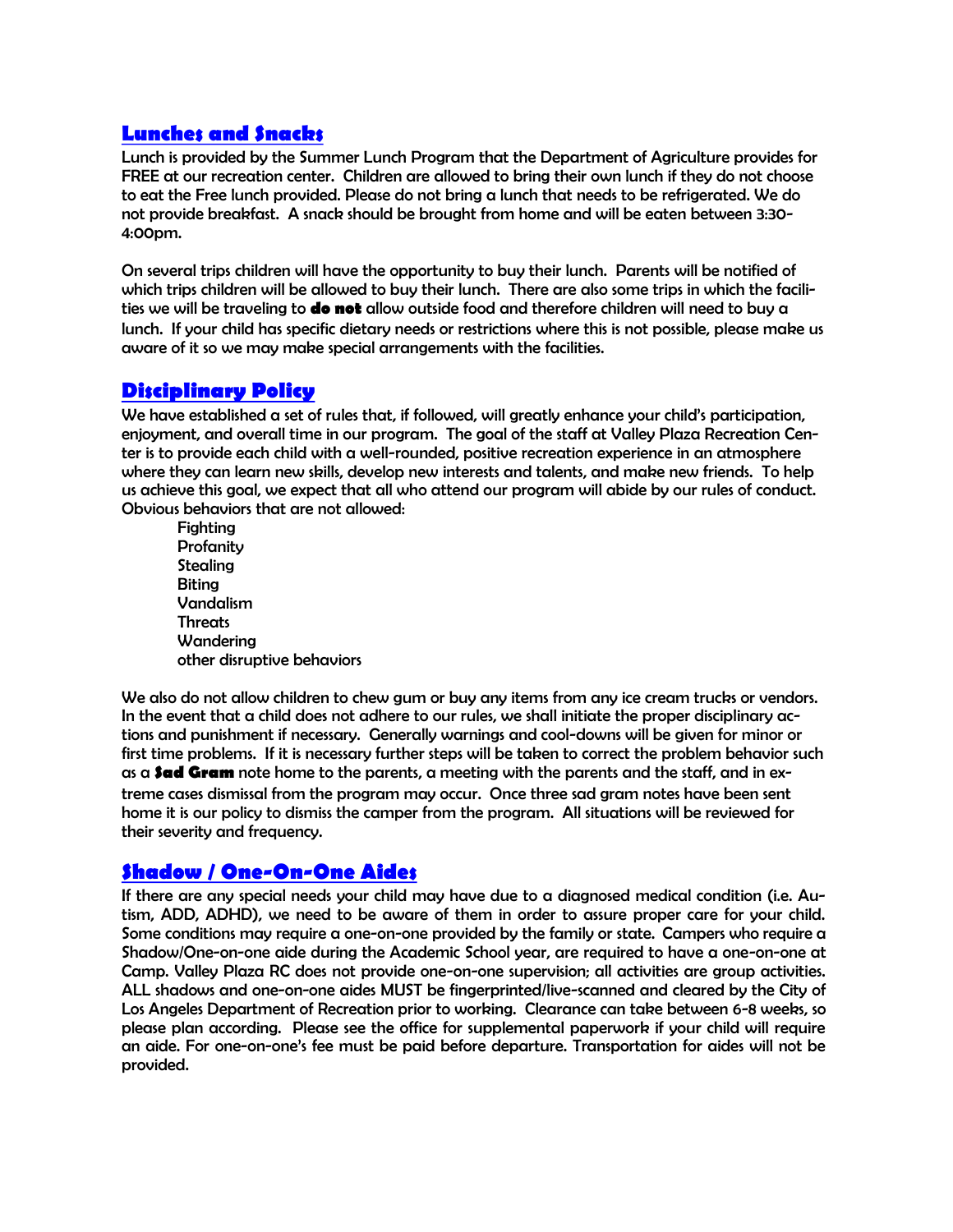#### **Natural Disaster Preparedness**

In the event of a natural disaster it may be necessary for us to be responsible for your child for an extended period of time. Since we are unable to stock our facility with excessive amounts of food, there will be limited supplies available. It is therefore important that you include a small package as a part of disaster preparedness. All kits will be returned at the end of the program.

In a clear heavyweight plastic bag (a 1-gallon "Zip-Loc" is usually a good choice) place the following suggested items:

Identification (on  $a$  3  $x$  5 index card)

Child's name, address, and telephone number Emergency contact information (preferably the parents and a second contact) Any pertinent medical information and any necessary directions for medications. Personal items An extra pair of prescription eyeglasses, if necessary A 72-hour supply of necessary medications (with dosage instructions)

A change of undergarments

Food

Note: Please send only canned good with easily opened tops. Do not send food in soft containers, foods that are perishable or foods that need to be cooked or have water added. Also, make sure to avoid sending foods that your child may be reluctant to eat.

An emergency blanket (also sometimes referred to as a "space blanket" which can be purchased at any sporting goods store).

Should a disaster occur, please keep in mind that your child may be with us for up to 72 hours in some cases. While we hope that this will never be necessary, we would like to be prepared to handle the situation in the best possible manner. Therefore it is urgent that you assemble this kit and turn it into the camp director or offices as soon as possible.

#### **Health Needs and Medications**

If your child has any allergies, food sensitivities, disabilities or characteristics/conditions which might impact their participation, please note these items in the health section of the registration form. Please also be sure to bring these items to the attention of either the park director or the program director.

If your child needs to take any medications during the summer camp program, you must inform the staff in addition to noting it on the registration form. Please turn in any medications in the original container with instructions on the label, along with a doctor's note to the office. **As we do not have medical staff on-site that can dispense medication, we can only remind your child to take the medication and observe them; our staff cannot give out medication. We can provide a safe and locked place to keep it while at the center.**

If your child has left the recreation center due to an illness (such as lice, flu, chicken pox, etc.), a doctor's note may be required to show that the illness has been taken care of. This is usually the case for communicable diseases.